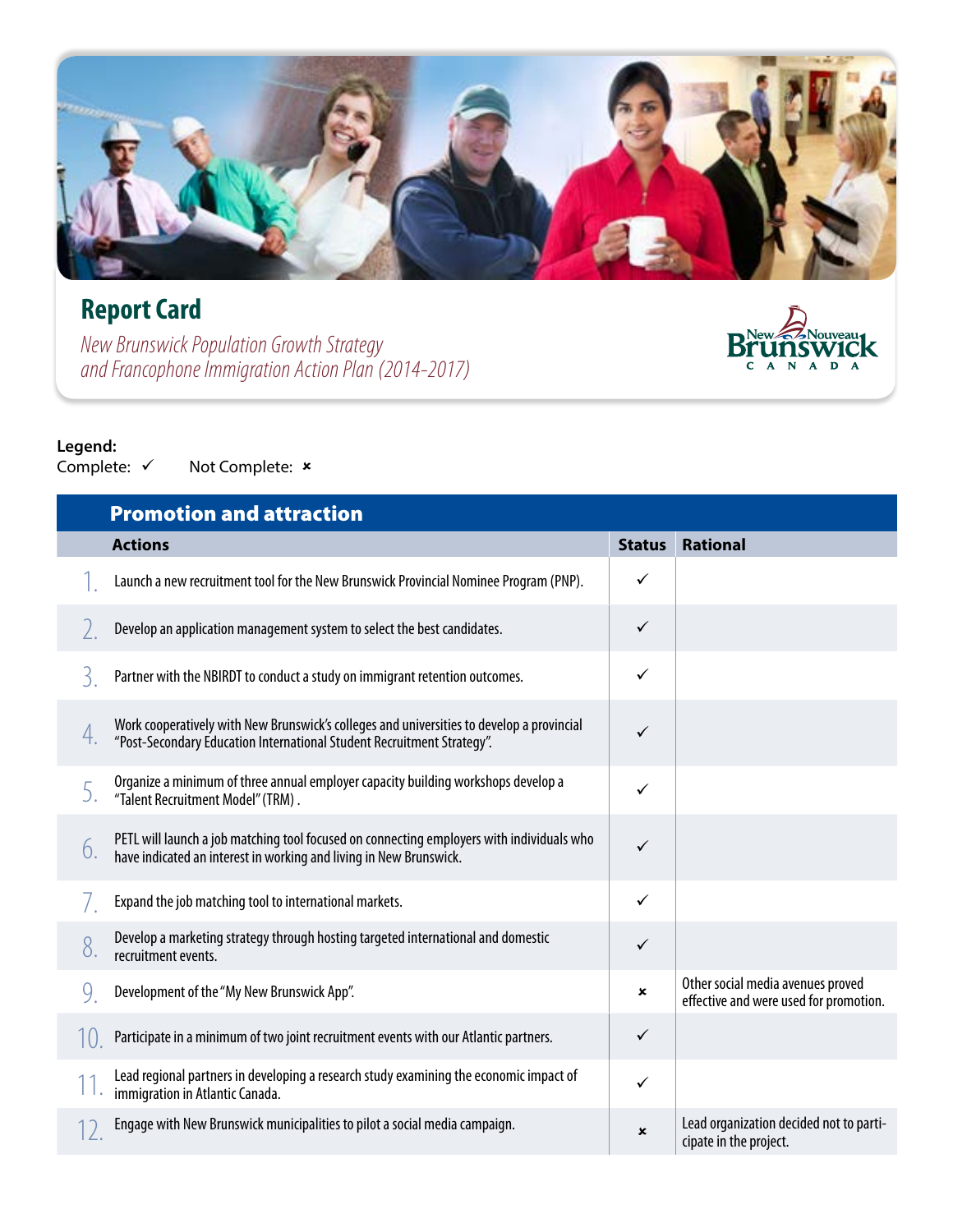|     | <b>Entrepreneurship</b>                                                                                                                                                                                |                    |                                                                                                                                 |
|-----|--------------------------------------------------------------------------------------------------------------------------------------------------------------------------------------------------------|--------------------|---------------------------------------------------------------------------------------------------------------------------------|
|     | <b>Actions</b>                                                                                                                                                                                         | <b>Status</b>      | <b>Rational</b>                                                                                                                 |
|     | $\sqrt{3}$ Work with the federal government to develop and launch a 3-year PV pilot.                                                                                                                   | $\checkmark$ (RDP) |                                                                                                                                 |
|     | $\sqrt{14}$ Attract 15 PV applicants in years two and three of the pilot.                                                                                                                              | N/A                | An RDP model was pursued based<br>on negotiations with the federal<br>government.                                               |
|     | $15$ Develop an evaluation framework to measure the success of the PV pilot.                                                                                                                           | N/A                | An RDP model was pursued based<br>on negotiations with the federal<br>government.                                               |
|     | $16$ The "Business Incubator" program will be expanded to Fredericton.                                                                                                                                 | $\checkmark$       |                                                                                                                                 |
|     | Partner with Invest NB and Economic Development to form an interdepartmental working<br>group focused on improving uptake of the Provincial catalogue of New Brunswick<br>businesses for sale.         | ✓                  |                                                                                                                                 |
|     | Transition 10 businesses from the provincial catalogue to newcomer or expatriate<br>18. Industrial Local Concession                                                                                    | N/A                | Work continues on the provincial<br>catalogue of New Brunswick<br>businesses for sale, prior to<br>completing these next steps. |
|     | Formalize a relationship with JEDI to partner on joint projects promoting entrepreneurship<br>19. <b><i>COLLUBRACE &amp; CONCULTRY COLLECTION COMMUNITIES ACTOSS New Brunswick.</i></b>                | $\pmb{\times}$     | Lead organization decided not to<br>participate in the project.                                                                 |
| 20. | In collaboration with JEDI, PETL will lead the establishment of a centralized provincial<br>committee aimed at exploring economic development opportunities for regional First<br>Nations communities. | $\mathbf x$        | Lead organization decided not to<br>participate in the project.                                                                 |
|     | Build a Business Mentorship Program to offer programming aimed at connecting First<br>Nations entrepreneurs with established business leaders across New Brunswick.                                    | ×                  | Lead organization decided to not<br>participate in the project.                                                                 |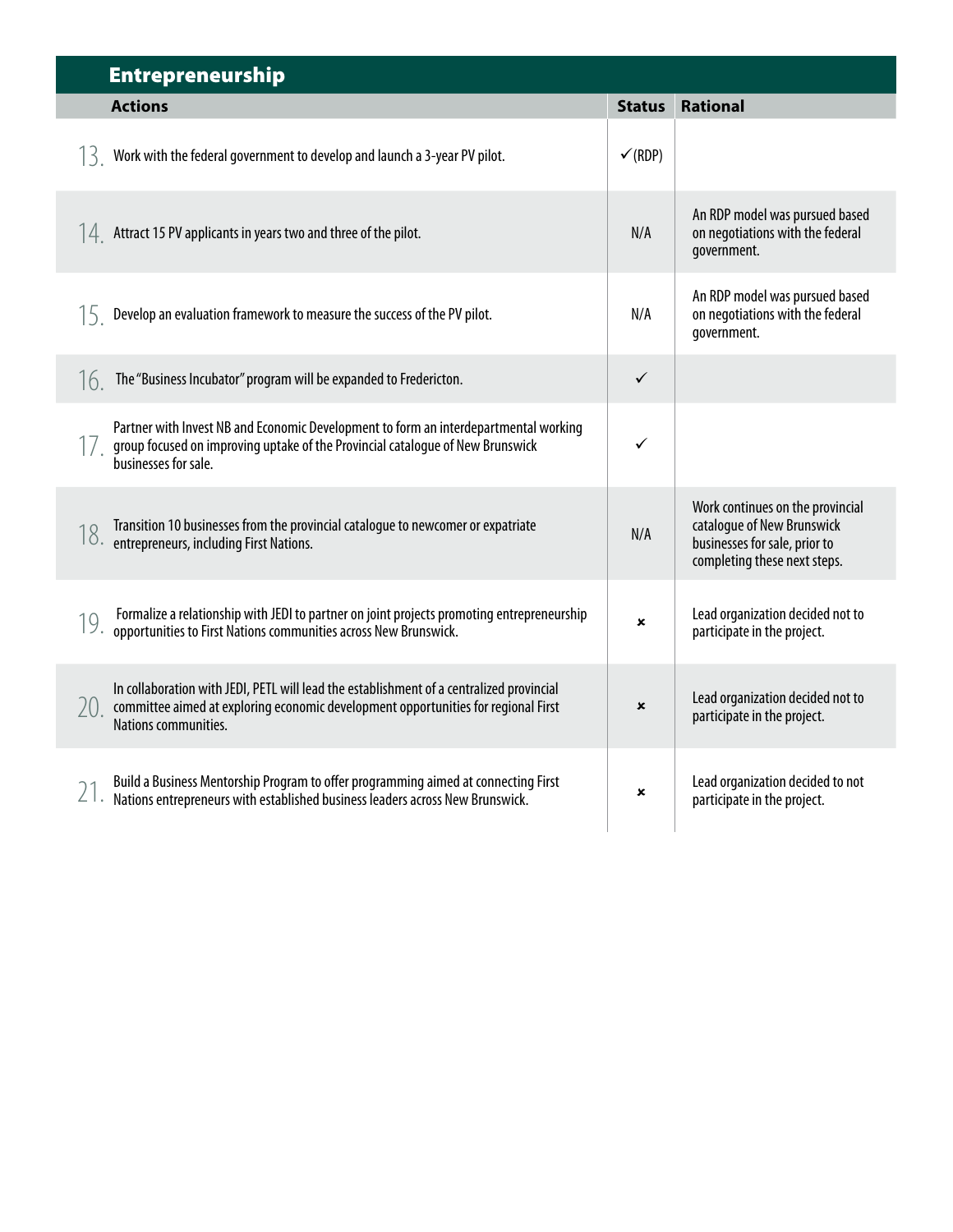|    | <b>Settlement and retention</b>                                                                                                                    |                |                                                                                                                                                                      |
|----|----------------------------------------------------------------------------------------------------------------------------------------------------|----------------|----------------------------------------------------------------------------------------------------------------------------------------------------------------------|
|    | <b>Actions</b>                                                                                                                                     | <b>Status</b>  | <b>Rational</b>                                                                                                                                                      |
|    | Seek interest and support organizations in developing a pilot community based<br>ambassador program.                                               | ×              | Lead organization decided not to<br>participate in the project.                                                                                                      |
|    | Evaluate success and relevancy of the pilot community based ambassador program.                                                                    | $\pmb{\times}$ | Lead organization decided not to<br>participate in the project.                                                                                                      |
|    | Enhance the New Brunswick immigration portal to feature a referral system connecting<br>immigrants to regional Immigrant Serving Agencies (ISA's). | ✓              |                                                                                                                                                                      |
|    | Improve provincial orientation materials.                                                                                                          | $\checkmark$   |                                                                                                                                                                      |
|    | Formalize its relationship with the Canadian Immigrant Integration Program (CIIP) to provide<br>on the ground orientation services to newcomers.   | ✓              |                                                                                                                                                                      |
|    | Conduct an environmental scan of the settlement services available to newcomers.                                                                   | $\checkmark$   |                                                                                                                                                                      |
|    | Work with ISA's to provide broader access to settlement and language training services.                                                            | $\checkmark$   |                                                                                                                                                                      |
|    | Develop multi-stakeholder working groups to collaboratively map pathways to credential<br>recognition for newcomers.                               | ✓              |                                                                                                                                                                      |
| 30 | Partner with provincial regulatory bodies to pilot a pre-arrival credential assessment tool.                                                       | $\checkmark$   |                                                                                                                                                                      |
|    | Dedicate resources to developing alternative career transition services.                                                                           | $\pmb{\times}$ | The project objectives changed upon<br>the influx of Syrian refugees, with<br>programming being developed to<br>integrate these newcomers into trade<br>occupations. |

### Diverse and inclusive communities

| <b>Actions</b>                                                                                                                                  | <b>Status</b> | <b>Rational</b>                                                                                           |
|-------------------------------------------------------------------------------------------------------------------------------------------------|---------------|-----------------------------------------------------------------------------------------------------------|
| Conduct an environmental scan of existing public education tools.<br>К,                                                                         |               |                                                                                                           |
| Host a minimum of three annual community awareness building sessions.<br>くく                                                                     |               |                                                                                                           |
| Engage with the New Brunswick Multicultural Council and JEDI to offer comprehensive<br>delivery of sector-specific cultural diversity training. |               |                                                                                                           |
| Revise the Provincial Multiculturalism Policy (1984) to better reflect contemporary<br>New Brunswick values.                                    | $\mathbf x$   | The promotion and encouragement<br>of diversity and multiculturalism<br>continued through other projects. |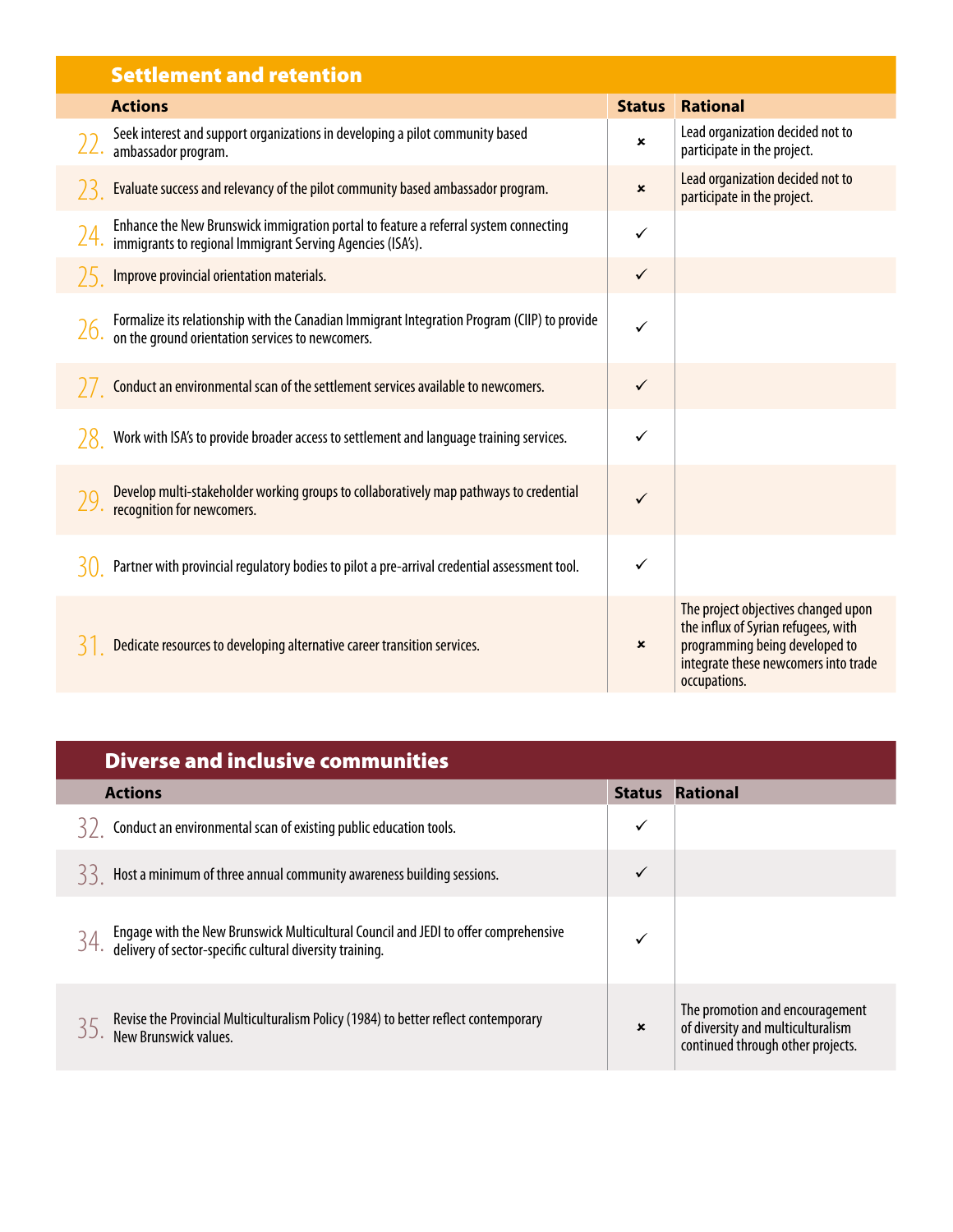| <b>Program integrity</b>                                                                           |                           |                                                                                                                                                                              |
|----------------------------------------------------------------------------------------------------|---------------------------|------------------------------------------------------------------------------------------------------------------------------------------------------------------------------|
| <b>Actions</b>                                                                                     | <b>Status</b>             | <b>Rational</b>                                                                                                                                                              |
| Establish a dedicated program integrity team for the Provincial Nominee Program.                   | $\checkmark$              |                                                                                                                                                                              |
| Develop a program integrity framework for the administration of the Provincial<br>Nominee Program. | $\checkmark$              |                                                                                                                                                                              |
| Introduce provincial immigration legislation.                                                      | $\boldsymbol{\mathsf{x}}$ | Federal legislation and the Canada-New<br><b>Brunswick Immigration Agreement</b><br>remain in place to give authority<br>to the province for its immigration<br>programming. |

 $\overline{\phantom{a}}$ 

|    | <b>Francophone Immigration Action Plan</b>                                                                                                                                                                             |               |          |  |  |
|----|------------------------------------------------------------------------------------------------------------------------------------------------------------------------------------------------------------------------|---------------|----------|--|--|
|    | <b>Actions</b>                                                                                                                                                                                                         | <b>Status</b> | Rational |  |  |
|    | PETL will lead and participate in a minimum of three annual recruitment events in<br>francophone markets.                                                                                                              | ✓             |          |  |  |
|    | Government will work with CIC, supported by a Francophone Annex to the new Federal<br>Immigration Framework, to introduce a francophone stream to the NBPNP.                                                           | $\checkmark$  |          |  |  |
| 3. | PETL will create partnerships with other government agencies to maximize New Brunswick's<br>international presence.                                                                                                    | ✓             |          |  |  |
|    | PETL will use the Acadian culture to promote and attract francophone and francophile<br>4. immigrants.                                                                                                                 | ✓             |          |  |  |
|    | PETL will explore efficient and cost effective ways to increase its presence in the francophone<br>international market.                                                                                               | ✓             |          |  |  |
|    | PETL will commission a study to find out why francophone immigrants choose<br><b>6.</b> New Brunswick.                                                                                                                 | $\checkmark$  |          |  |  |
|    | PETL will develop a strategy to promote succession planning opportunities for francophone<br>immigrant entrepreneurs.                                                                                                  | ✓             |          |  |  |
|    | PETL will leverage promotion and attraction opportunities in francophone markets by<br>developing tools that can be used by other government officials.                                                                | $\checkmark$  |          |  |  |
|    | The provincial government will negotiate with the federal government to ensure settlement<br>funding reflects the targeted increase for francophone immigration.                                                       | $\checkmark$  |          |  |  |
|    | The provincial government will negotiate with the federal government to ensure<br>10. Ine provincial government can in good and it is recognized.                                                                      | $\checkmark$  |          |  |  |
|    | The provincial government will ensure francophone settlement services in the province are<br>available.                                                                                                                | $\checkmark$  |          |  |  |
|    | PETL, in partnership with the Réseau en Immigration francophone du Nouveau-Brunswick,<br>will develop a provincial awareness campaign promoting the benefits of francophone<br>immigration to New Brunswick employers. | $\checkmark$  |          |  |  |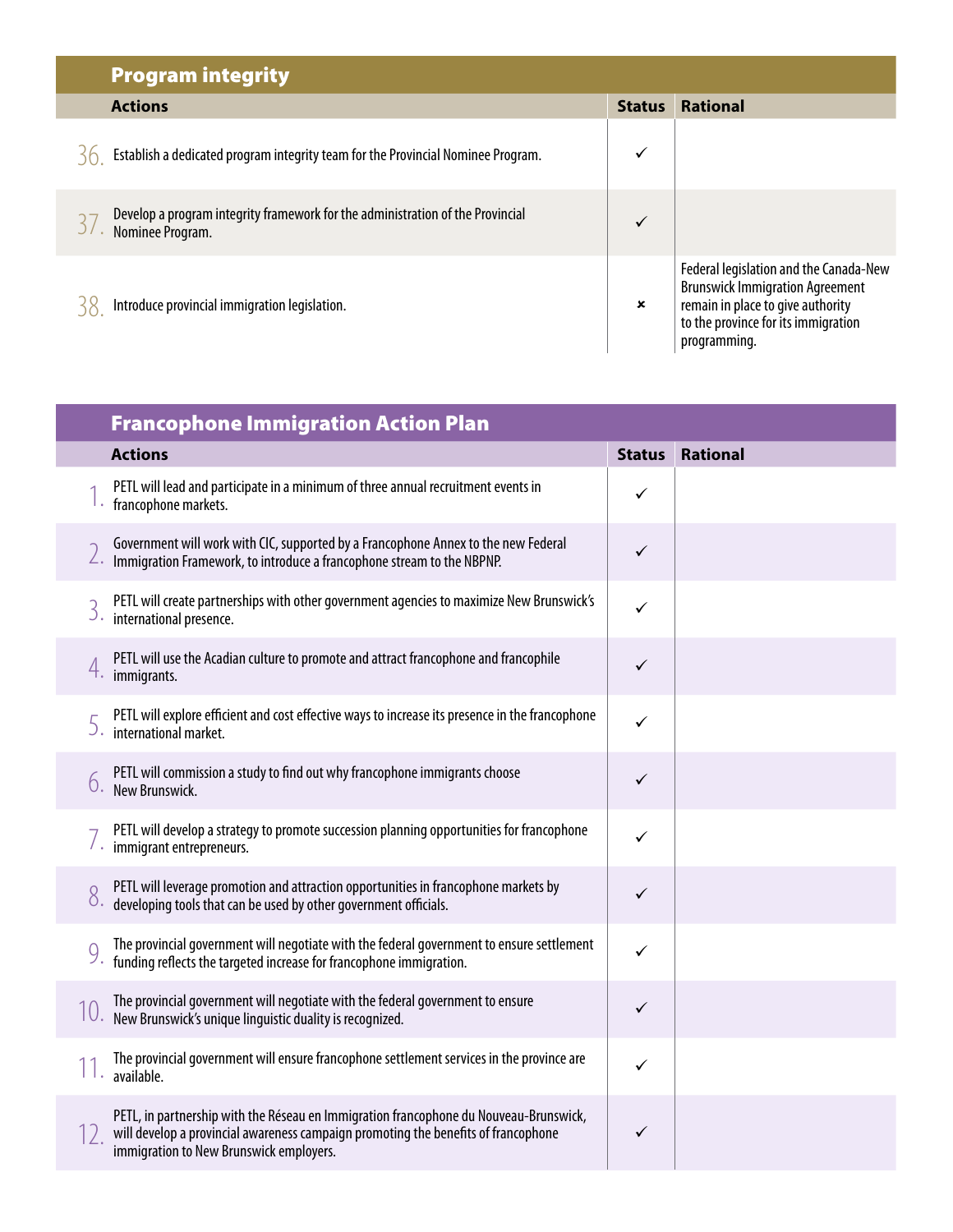|     | <b>Francophone Immigration Action Plan</b>                                                                                                                                                                                                                           |                |                                                              |
|-----|----------------------------------------------------------------------------------------------------------------------------------------------------------------------------------------------------------------------------------------------------------------------|----------------|--------------------------------------------------------------|
|     | <b>Actions</b>                                                                                                                                                                                                                                                       | <b>Status</b>  | <b>Rational</b>                                              |
|     | PETL, in partnership with la Société de l'Acadie du Nouveau-Brunswick, will evaluate the<br>need to expand francophone immigration services.                                                                                                                         | ✓              |                                                              |
| 14. | PETL, with help from la Société de l'Acadie du Nouveau-Brunswick, will offer workshops to<br>all settlement agencies in New Brunswick on the advantages of promoting the two linguistic<br>communities.                                                              | $\checkmark$   |                                                              |
|     | PETL will work with the Réseau en immigration francophone du Nouveau-Brunswick to<br>develop a multi purpose tool kit on the advantages of francophone immigration.                                                                                                  | In<br>progress |                                                              |
|     | PETL will explore the feasibility of offering the francophone immigrant incubator program to<br>other francophone regions of New Brunswick.                                                                                                                          | $\checkmark$   |                                                              |
|     | PETL will work with economic development agencies to develop a succession planning<br>strategy for our francophone businesses.                                                                                                                                       | In<br>progress |                                                              |
| 18. | PETL will engage the Conseil Économique du Nouveau-Brunswick and the Réseau de<br>développement économique et d'employabilité du Nouveau-Brunswick (REDÉNB) to help<br>promote the benefits of immigrant entrepreneurship to rural francophone New Brunswick.        | ✓              |                                                              |
|     | PETL will create an interdepartmental working group on francophone immigration.                                                                                                                                                                                      | $\checkmark$   |                                                              |
|     | PETL will lead a discussion on the advantages of promoting the Atlantic provinces as a region,<br>using the recognized brand of l'Acadie.                                                                                                                            | ✓              |                                                              |
|     | PETL will work more closely with Economic Development Agencies to link labour market<br>needs with potential francophone and bilingual newcomers.                                                                                                                    | ✓              |                                                              |
|     | PETL will work with l'association des municipalitiés francophone du Nouveau-Brunswick to<br>promote the benefits of immigration in maintain the culture and language of francophone<br>municipalities.                                                               | ✓              |                                                              |
| าว⊹ | PETL will build on its existing relationships with Canadian embassies in francophone regions<br>$\angle$ 5. to use their knowledge of Francophone markets.                                                                                                           | ╱              |                                                              |
| 74. | Continue to work with the Réseau en immigration francophone du Nouveau-Brunswick to<br>promote francophone immigration as a means of maintaining New Brunswick's linguistic<br>balance.                                                                              | $\checkmark$   |                                                              |
| 25. | Work with CIC to ensure uniformity of messaging when talking about the advantages of<br>francophone immigration.                                                                                                                                                     | ✓              |                                                              |
| 26. | PETL will work with the francophone post-secondary education institutions to identify<br>markets that can both meet the needs of the institutions and New Brunswick's labour market.                                                                                 | ✓              |                                                              |
|     | PETL will work with the CCNB and the Université de Moncton to leverage existing<br>partnerships in francophone markets by ensuring New Brunswick students who work/study<br>abroad have the tools to promote New Brunswick as a destination to study, work and live. | ✓              |                                                              |
| 28. | PETL will work with CCNB, Université de Moncton and Place aux competences to develop<br>materials that will allow international students who return to their country to promote New<br>Brunswick.                                                                    | ×              | This project was deferred due to<br>operational constraints. |